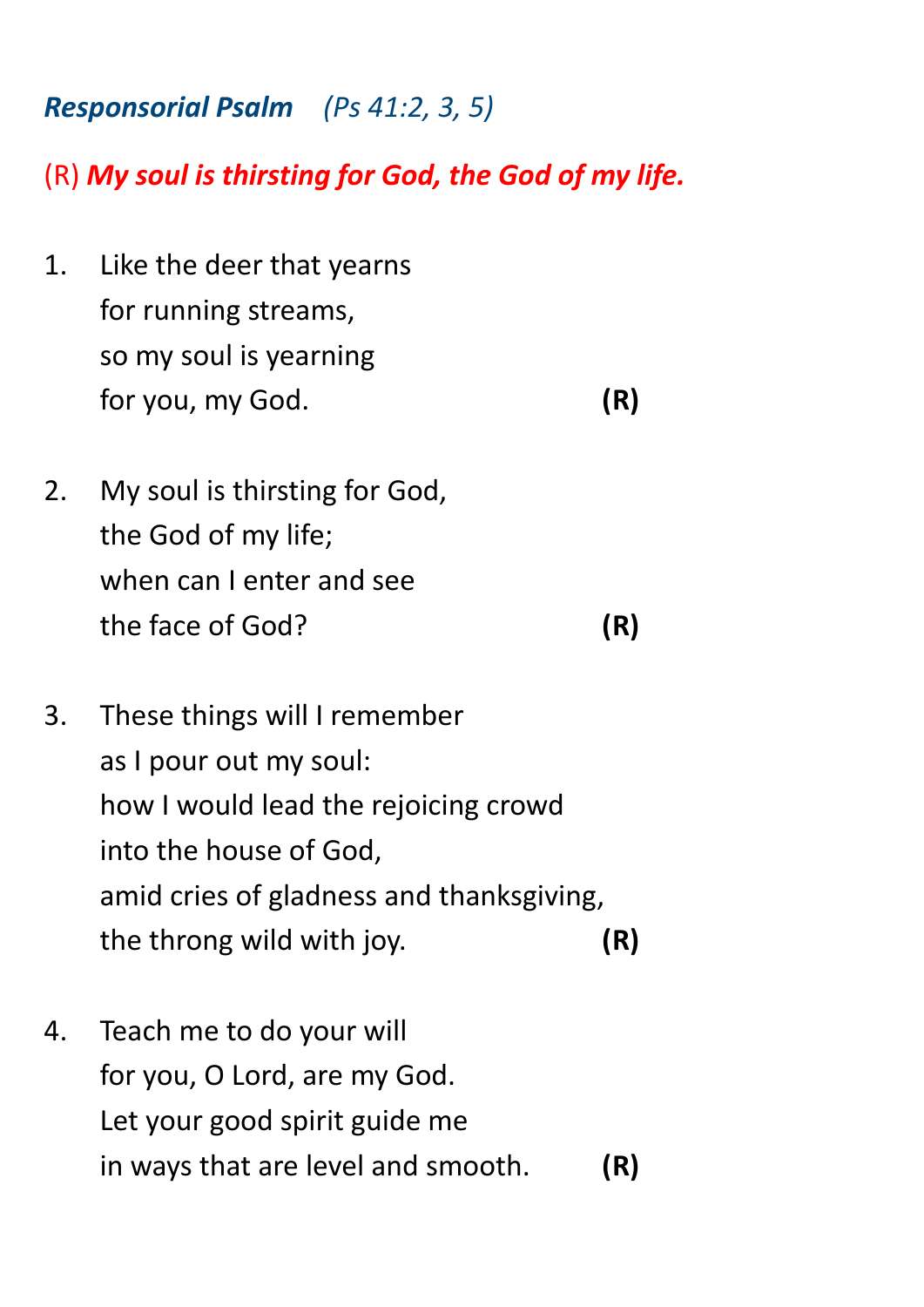*Responsorial Psalm (Ps. 24: 6,17, 20)*

## (R) *To you, O Lord, I lift up my soul*

- 1. Remember your mercy, Lord, and the love you have shown from of old. In your love remember me, because of your goodness, O Lord. **(R)**
- 2. Relieve the anguish of my heart and set me free from my distress. See my affliction and my toil and take all my sins away. **(R)**
- 3. Preserve my life and rescue me. Do not disappoint me, you are my refuge. May innocence and uprightness protect me: For my hope is in you, O Lord. **(R)**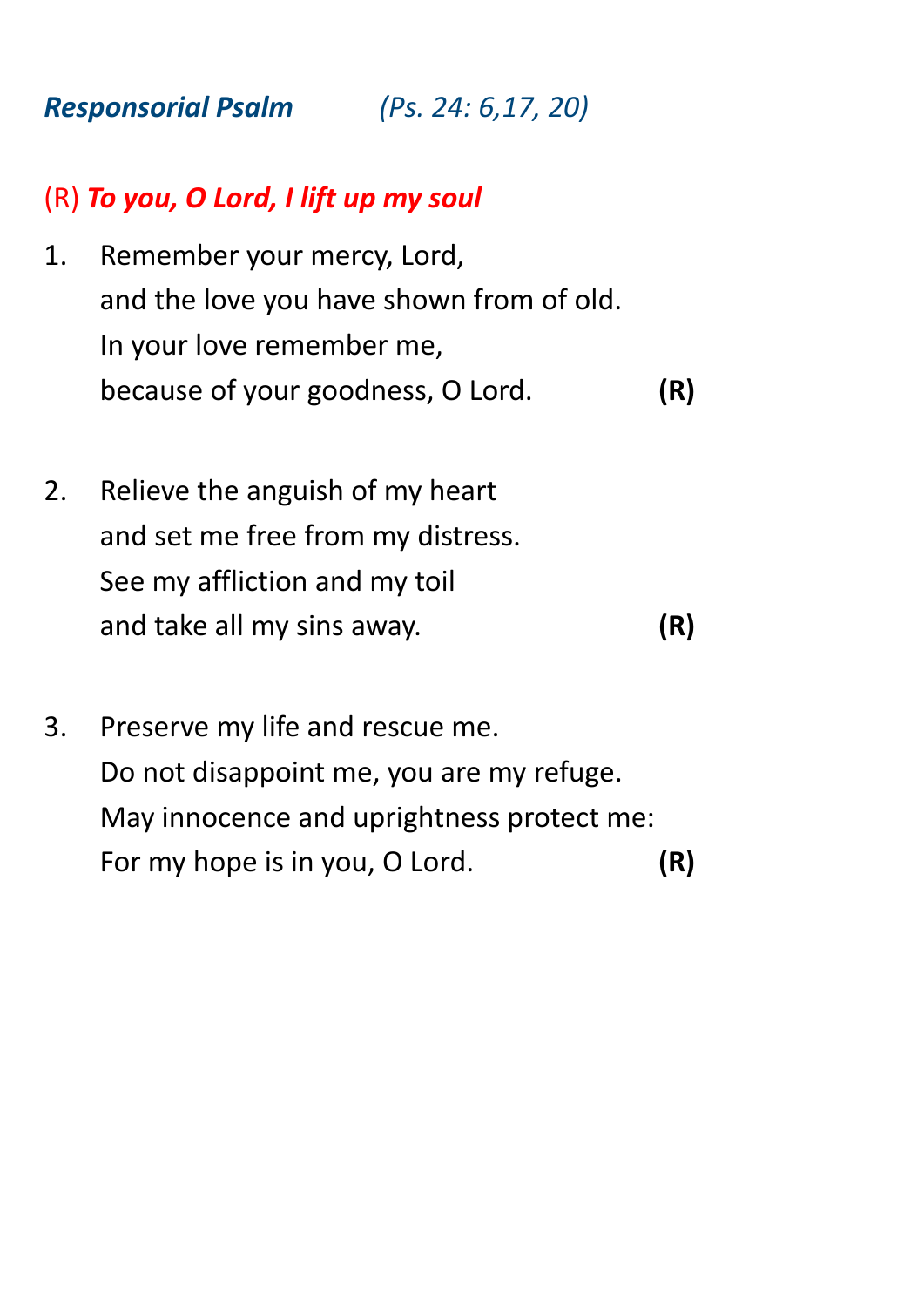*Responsorial Psalm (Ps. 102:8. 10. 13-18 R) v.8)*

## (R) *The Lord is compassion and love*

- 1. The Lord is compassion and love, Slow to anger and rich in mercy. He does not treat us according to our sins Nor repay us according to our faults **(R)**
- 2. As a father has compassion on his sons, The Lord has pity on those who fear him; For he knows of what we are made. **(R)**
- 3. As for man, his days are like grass: He flowers like the flower of the field The wind blows and he is gone And his place never sees him again **(R)**